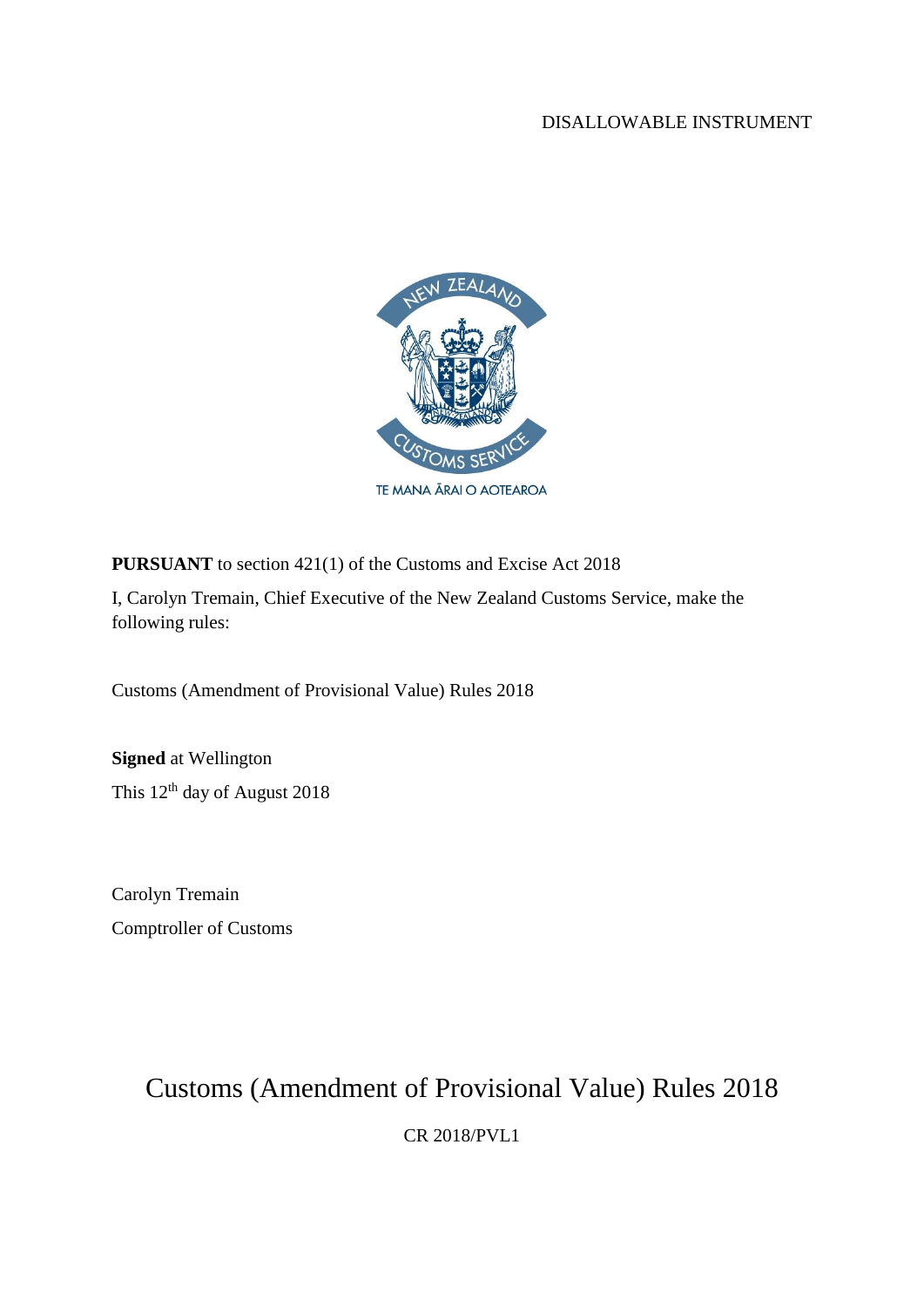### **Table of Contents**

| Part 1           | <b>Rules</b>                                                                                              | 3                        |
|------------------|-----------------------------------------------------------------------------------------------------------|--------------------------|
| <b>Section 1</b> | Title, application, and commencement                                                                      | 3                        |
| 1.1              | Title                                                                                                     | 3                        |
| 1.2              | Application and purpose                                                                                   | 3                        |
| 1.3              | Commencement                                                                                              | 3                        |
| 1.4              | Interpretation                                                                                            | 3                        |
| <b>Section 2</b> | Manner and form for providing final Customs value                                                         | 3                        |
| 2.1              | Importer must amend assessment containing one or more provisional<br>Customs values in the way prescribed | 3                        |
| $2.2^{\circ}$    | Form of amended assessment                                                                                | $\overline{\mathcal{A}}$ |
| 2.3              | Manner in which amended assessment to be provided                                                         | $\overline{\mathcal{A}}$ |
| <b>Section 3</b> | <b>Supplementary information</b>                                                                          | $\boldsymbol{4}$         |
| 3.1              | Additional information to assist importers                                                                | 4                        |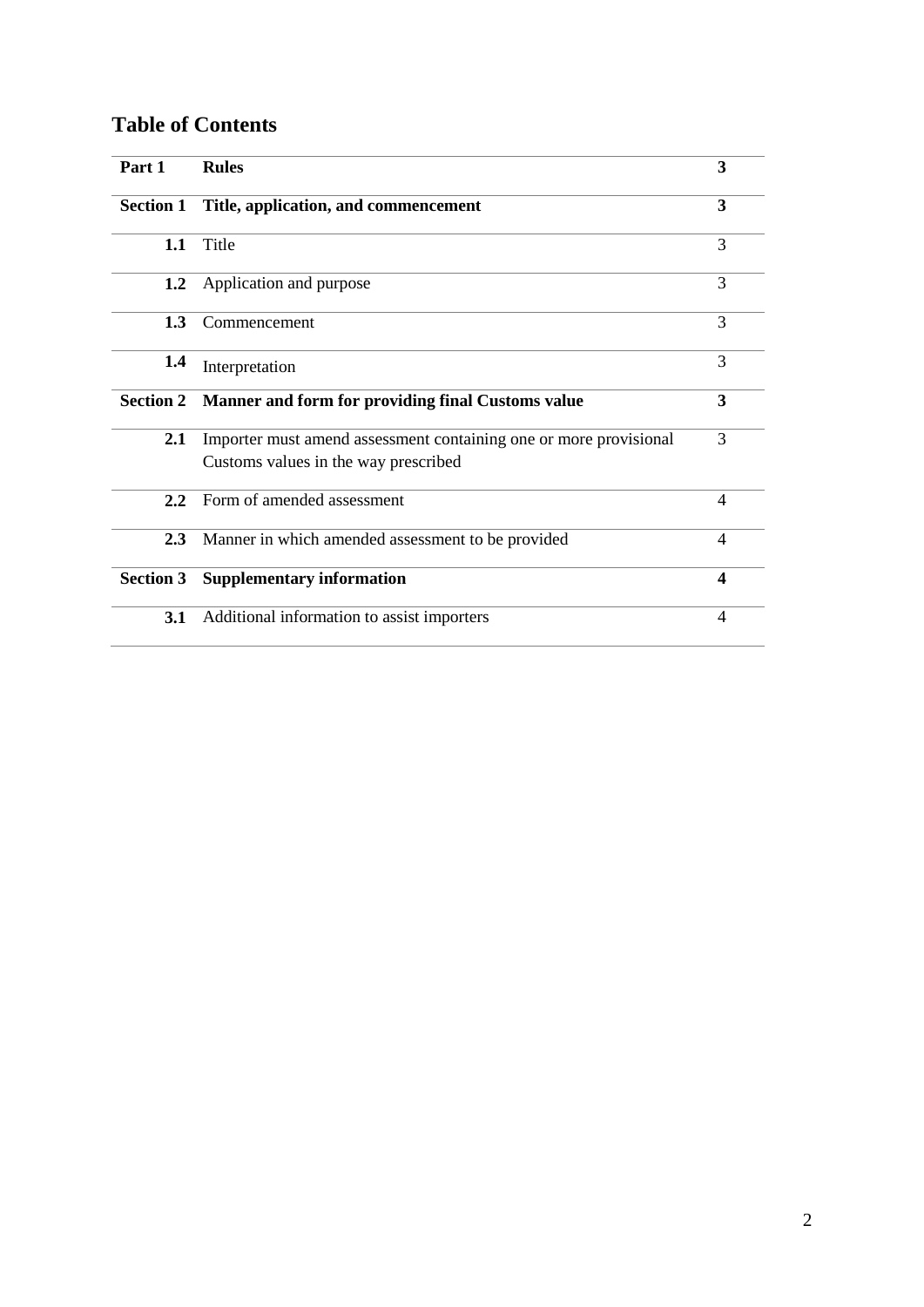## **Part 1 Rules**

| <b>Section 1</b> | Title, application, and commencement                                                                                                                                                                              |
|------------------|-------------------------------------------------------------------------------------------------------------------------------------------------------------------------------------------------------------------|
| 1.1              | <b>Title</b>                                                                                                                                                                                                      |
|                  | These rules are the Customs (Amendment of Provisional Value) Rules 2018.                                                                                                                                          |
| 1.2              | <b>Application and purpose</b>                                                                                                                                                                                    |
|                  | These Rules apply to the amendment of assessments containing provisional<br>values required under section 112 of the Act and are made for the purpose<br>of prescribing the way in which amendments must be made. |
| 1.3              | <b>Commencement</b>                                                                                                                                                                                               |
|                  | These Rules come into force on 1 October 2018.                                                                                                                                                                    |
| 1.4              | Interpretation                                                                                                                                                                                                    |
| 1.4(1)           | In these Rules, unless the context otherwise requires—                                                                                                                                                            |
|                  | Act means the Customs and Excise Act 2018                                                                                                                                                                         |
|                  | client code means the alphanumeric code assigned to importers to identify<br>entries transmitted to a Customs registered user system by or on behalf of<br>the importer                                           |
|                  | <b>final Customs value</b> in relation to goods means the final Customs value of<br>the goods determined in accordance with Schedule 4 of the Act                                                                 |
|                  | provisional Customs value in relation to goods is a Customs value made in<br>accordance with section $102(1)$ of the Act                                                                                          |
|                  | <b>Regulations</b> means the Customs and Excise Regulations 1996                                                                                                                                                  |
| 1.4(2)           | Unless the context otherwise requires, a term that is used in these Rules and<br>defined in the Act but not defined in these rules has the meaning given in<br>the Act.                                           |
| <b>Section 2</b> | Manner and form for providing final Customs value                                                                                                                                                                 |
| 2.1              | Importer must amend assessment containing one or more provisional                                                                                                                                                 |

An importer who includes a provisional value in one or more entries of imported goods must provide an amended assessment of the goods to include the final Customs value in writing in accordance with 2.2.

**Customs values in the way prescribed**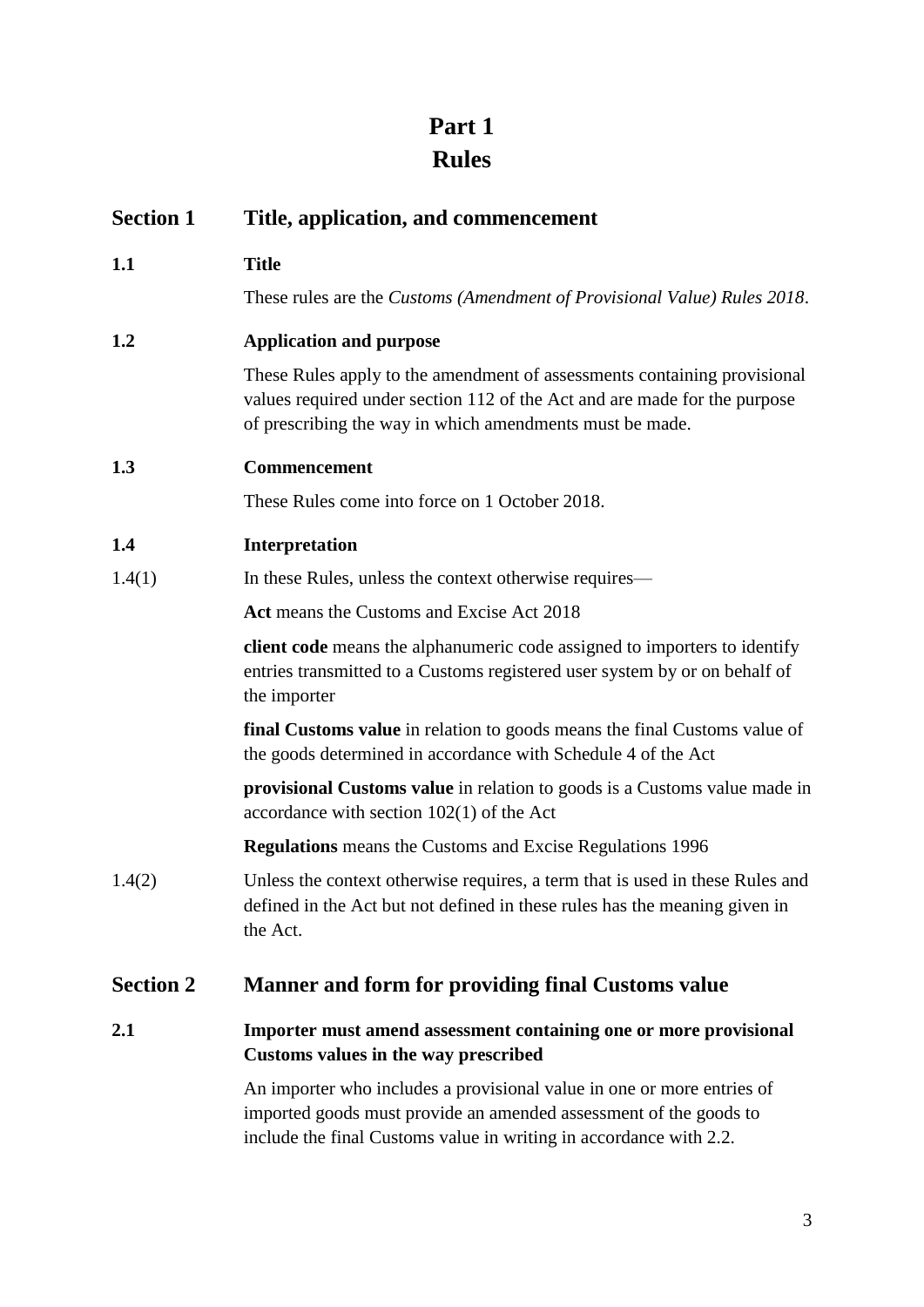#### **2.2 Form of amended assessment**

- 2.2(1) The amended assessment must be provided in the form of a written reconciliation.
- 2.2(2) The reconciliation must include the following information:
	- (a) The importer's client code;
	- (b) The period of time covered by the reconciliation;
	- (c) The aggregate of provisional Customs values declared in all entries;
	- (d) The aggregate final Customs value for all entries;
	- (e) The aggregate total amount of new duty liability or new entitlement to refund, as the case may be.

#### **2.3 Manner in which amended assessment to be provided**

The reconciliation required under 2.2 must be provided to Customs by;

- (a) Email to [provisional.values@customs.govt.nz;](mailto:provisional.values@customs.govt.nz) or
- (b) Posted to;

New Zealand Customs Service PO Box 29 Shortland Street Auckland 1140 ATTN: Trade Assurance

Note: the amended assessment must be made in accordance with the timeframes provided for in clause 31A of the Regulations

#### **Section 3 Supplementary information**

#### **3.1 Additional information to assist importers**

- 3.1(1) An importer amending an assessment may include the following supplementary documentation with the reconciliation:
	- (a) A manual refund application, if applicable;
	- (b) A spreadsheet showing the calculations for each entry;
	- (c) Any supporting documentation which demonstrates year-end price adjustments, including (without limitation):
		- (i) Invoices;
		- (ii) Debit notes;